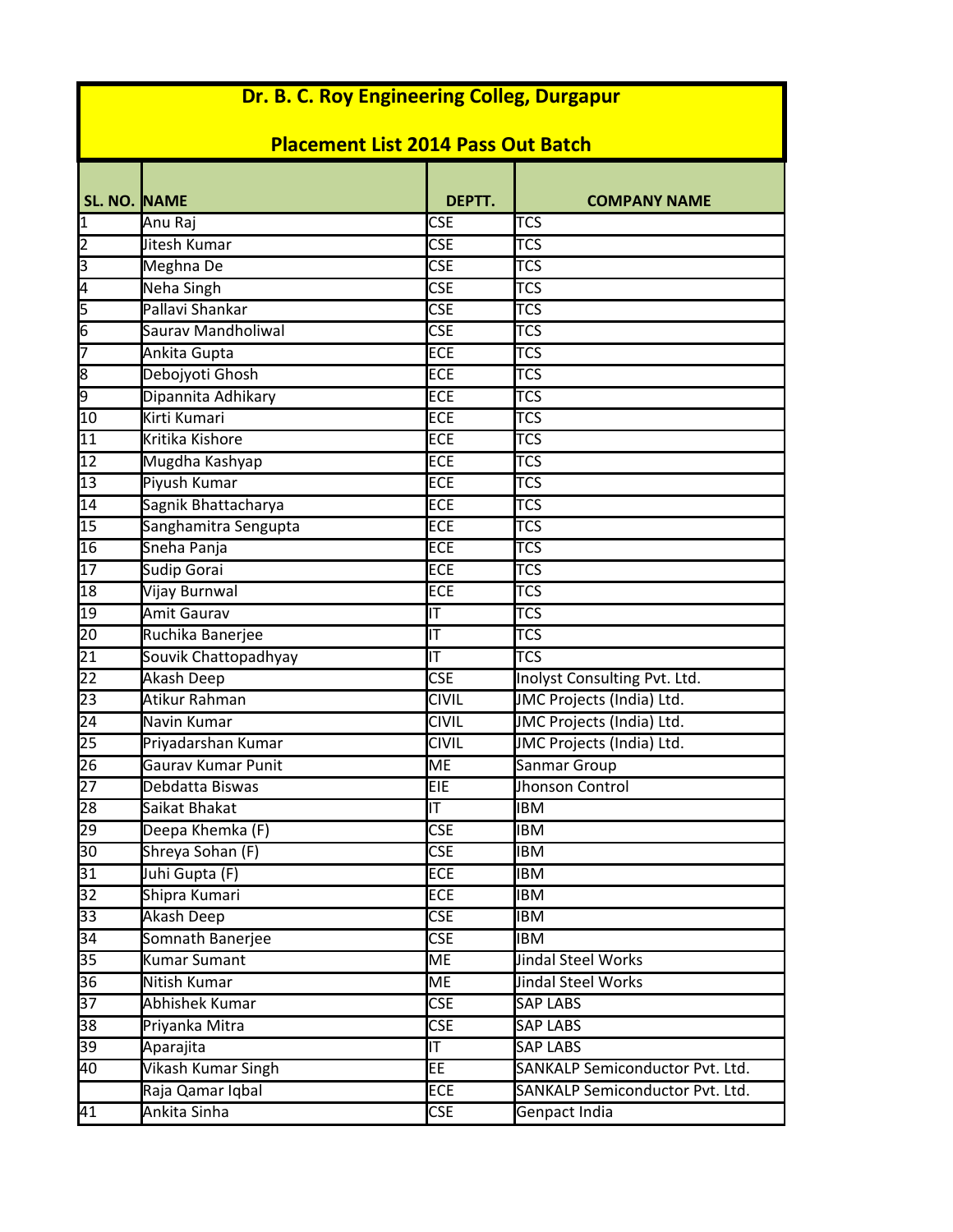| 42              | Prokriti Chatterjee          | <b>CSE</b>              | Genpact India             |
|-----------------|------------------------------|-------------------------|---------------------------|
| $\overline{43}$ | Tamalika Mazumder            | <b>ECE</b>              | <b>Genpact India</b>      |
| $\overline{44}$ | <b>SAYAN BISWAS</b>          | <b>EIE</b>              | <b>INFOSYS</b>            |
| $\overline{45}$ | <b>NIKHIL KUMAR</b>          | EIE                     | <b>INFOSYS</b>            |
| 46              | ROHIT BHARDWAJ BHARDWAJ.     | EIE                     | <b>INFOSYS</b>            |
| $\overline{47}$ | Arif Zeya Khan               | EIE                     | <b>INFOSYS</b>            |
| 48              | <b>TAUQUEER AHMAD ANSARI</b> | <b>EIE</b>              | <b>INFOSYS</b>            |
| 49              | Puspita Ghosh                | MCA                     | <b>INFOSYS</b>            |
| 50              | <b>ABHINAV VATSH</b>         | EE                      | <b>INFOSYS</b>            |
| $\overline{51}$ | priya sinha                  | <b>CSE</b>              | <b>INFOSYS</b>            |
| 52              | kavita choudhary             | <b>CSE</b>              | <b>INFOSYS</b>            |
| 53              | Mir Mohammed Masud           | <b>CSE</b>              | <b>INFOSYS</b>            |
| 54              | PRITHU KUMAR KUMAR           | $\overline{\text{CSE}}$ | <b>INFOSYS</b>            |
| 55              | SANDIPTA KAMAKAR             | <b>CSE</b>              | <b>INFOSYS</b>            |
| 56              | <b>SUSHRI SOM</b>            | <b>CSE</b>              | <b>INFOSYS</b>            |
| 57              | <b>SURBHI ANAND</b>          | <b>CSE</b>              | <b>INFOSYS</b>            |
| 58              | <b>SOURAJYOTI BASU</b>       | <b>CSE</b>              | <b>INFOSYS</b>            |
| 59              | <b>SAYANTAN GHOSH</b>        | <b>CSE</b>              | <b>INFOSYS</b>            |
| 60              | <b>CHANDRA PRAKASH</b>       | <b>CSE</b>              | <b>INFOSYS</b>            |
| 61              | PURBASHA DHAR                | <b>CSE</b>              | <b>INFOSYS</b>            |
| 62              | <b>ANKITA SINHA</b>          | <b>CSE</b>              | <b>INFOSYS</b>            |
| 63              | ROSHAN KUMARI SHARMA         | <b>CSE</b>              | <b>INFOSYS</b>            |
| 64              | PRIYANKA KUMARI              | <b>CSE</b>              | <b>INFOSYS</b>            |
| 65              | sagar kant                   | <b>CSE</b>              | <b>INFOSYS</b>            |
| 66              | <b>ASHISH KUMAR</b>          | <b>CSE</b>              | <b>INFOSYS</b>            |
| 67              | <b>RAJAT SOMANI</b>          | <b>CSE</b>              | <b>INFOSYS</b>            |
| 68              | <b>ABHISHEK DAS</b>          | <b>ECE</b>              | <b>INFOSYS</b>            |
| 69              | SIMI HAZRA                   | <b>ECE</b>              | <b>INFOSYS</b>            |
| $\overline{70}$ | NITISH ROY BHARADWAJ         | <b>ECE</b>              | <b>INFOSYS</b>            |
| $\overline{71}$ | <b>VIVEK KUMAR AMBASTA</b>   | <b>ECE</b>              | <b>INFOSYS</b>            |
| 72              | KUMARI PRIYANKA              | <b>ECE</b>              | <b>INFOSYS</b>            |
| 73              | <b>SUKANYA PATRA</b>         | <b>ECE</b>              | <b>INFOSYS</b>            |
| 74              | ARINDAM DHARA                | ECE                     | <b>I</b> INFOSYS          |
| 75              | <b>ABHAY PRAKASH GAUTAM</b>  | llТ                     | <b>INFOSYS</b>            |
| 76              | <b>ABHINAV KUMAR</b>         | llТ                     | <b>INFOSYS</b>            |
| 77              | RICHIE PRIYA                 | İΙT                     | <b>INFOSYS</b>            |
| 78              | <b>ABHISHEK CHAUHAN</b>      | lıт                     | <b>INFOSYS</b>            |
| 79              | <b>ANKUR SHARMA</b>          | llТ                     | <b>INFOSYS</b>            |
| 80              | VISHWANAND.                  | IT                      | <b>INFOSYS</b>            |
| 81              | MOHAMMAD MONAWARUL HAQUE     | lıт                     | <b>INFOSYS</b>            |
| 82              | Aishwarya.                   | IТ                      | <b>INFOSYS</b>            |
| 83              | <b>ANANYA CHANDRA</b>        | <b>CSE</b>              | L & T INFOTECH            |
| 84              | Manish Gopal prasad          | <b>CSE</b>              | L & T INFOTECH            |
| 85              | <b>PREMANSHU TRIVEDI</b>     | IΤ                      | <b>L &amp; T INFOTECH</b> |
| 86              | PRIYANKA SINGH               | IT.                     | L & T INFOTECH            |
| 87              | RAVI SHANKAR                 | <b>CSE</b>              | L & T INFOTECH            |
| 88              | <b>SHALINI CHATTERJEE</b>    | <b>CSE</b>              | <b>L &amp; T INFOTECH</b> |
| 89              | SIDDHARTHA CHOUDHURY         | <b>ECE</b>              | L & T INFOTECH            |